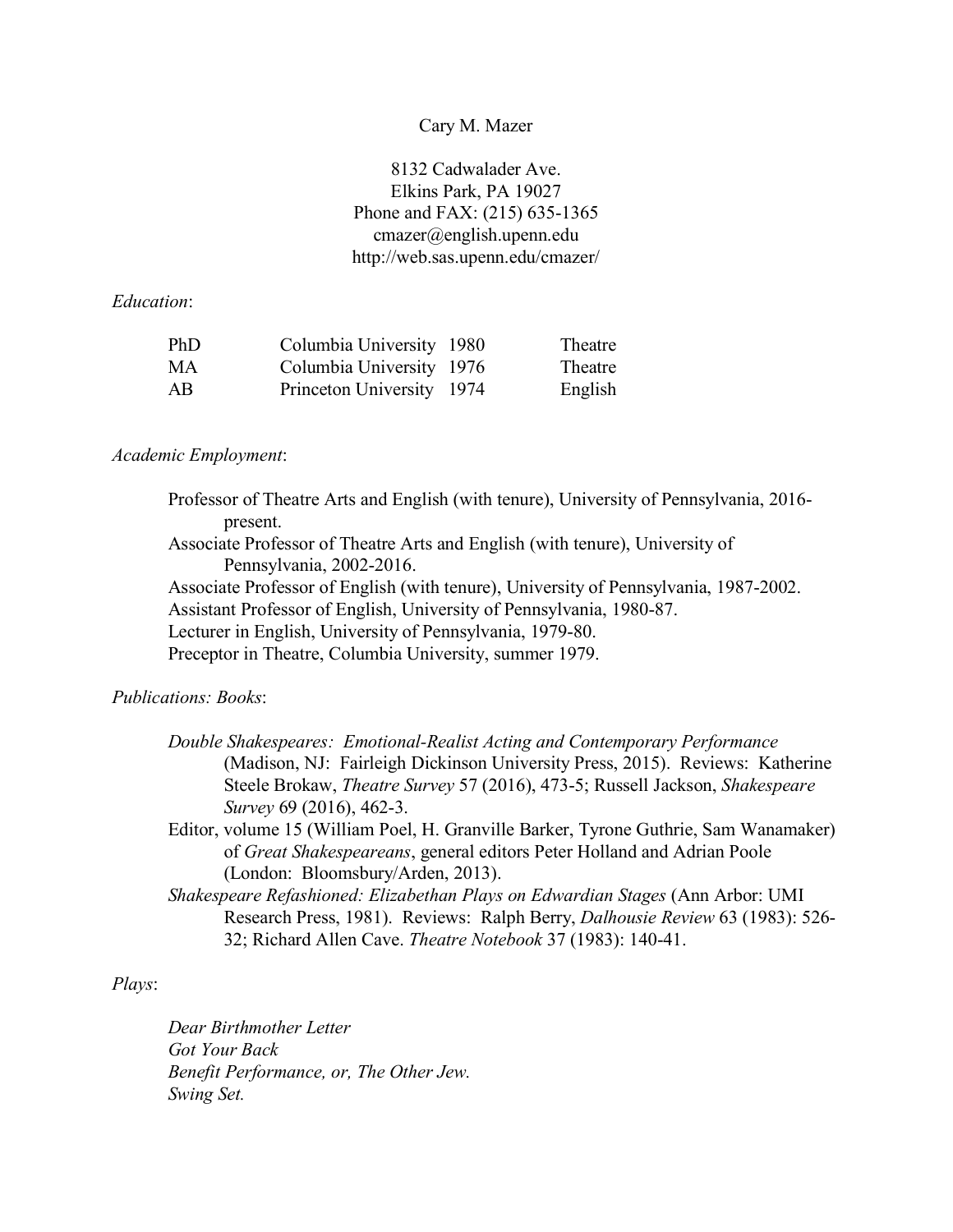*A Puppeteer with the Palsy Perform Scenes from Shakespeare, or, The Ghost in the Machine*.

*Seven Lectures on Hamlet*. Script-in-hand reading, Drake Theatre, Philadelphia, 2017.

- *Shylock's Beard*. Winner of the Association for Theatre in Higher Education (ATHE) Award for Excellence in Playwriting, 2016. (Reviews: *Quarto*, the newsletter of the Shakespeare Theatre Organization ( http://www.stahome.org/quarto/), Adam Gertsakov's Dadapalooza blog (http://www.dadapalooza.com/2016/08/shylocksbeard-by-cary-mazer.html); SHAKSPER (http://shaksper.net/currentpostings/31672-review-report-on-cary-mazer-s-shylock-s-beard).
- *Pinchas Vontz*, after *Peer Gynt* by Henrik Ibsen. Script-in-hand readings: University of Pennsylvania, 2013, People's Light & Theatre Company, 2013.

## *Editing*:

- General Editor (with Andrew James Hartley), *The Shakespeare Scripts*, Kislak Center, University of Pennsylvania Library (in progress): on-line editions of individual Shakespeare plays, designed to be used by directors, dramaturgs, designers and actors, and instructors and students of theatre practice.
- Guest editor, Performance in Review Section, special issue of *Shakespeare Bulletin* (31:4, Winter 2013) on "Early Modern Drama and Realist Performance on the Contemporary Stage."

# *Publications: Articles:* (\* = peer reviewed)

- *\**"Documenting the Demotic: Actor Blogs and the Guts of the Opera Singer," *The Oxford Handbook of Shakespeare and Performance*, ed. James C. Bulman (Oxford: Oxford University Press, 2017), pp. 184-99..
- \*Roberta Barker and Kim Solga, with Cary Mazer, "'Tis Pity She's a Realist: A Conversational Case Study in Realism and Early Modern Theatre Today," *Shakespeare Bulletin* 31:4 (Winter 2013) 571-97.
- \*Introduction and Chapter Two: Granville Barker, in *The Great Shakespeareans* 15, ed. Cary M. Mazer (London: Bloomsbury/Arden, 2013), pp. 1-6, 55-97.
- \*"Historicizing Spontaneity: The Illusion of the First Time of 'The Illusion of the First Time,'" in *Shakespeare's Sense of Character: On the Page and From the Stage*, ed. Yu Jin Ko and Michael W. Shurgot (Farnham: Ashgate 2012), pp. 85-98. (The volume includes a response from Tiffany Stern: "(Re:)Historicizing Spontaneity: Original Practices, Stanislavski, and Characterization"; my response to her response, commissioned by the editors, is available at http://www.english.upenn.edu/~cmazer/response.htm.)
- \*"Echoes: Shakespeare, the Reviewer, and the Theatre Historian, Revisited," special issue, ed. Paul Prescott, of *Shakespeare* 6 (2010), 357-363.
- \*"*Miss Julie* at the University of Pennsylvania: A Case Study in Shared Student-Faculty Theatre Research," *New England Theatre Journal* 20 (2009), 104-111.
- \*"Sense/Memory/Sense-Memory: Reading Narratives of Shakespearean Rehearsals," *Shakespeare Survey* 62 (2009), 328-348.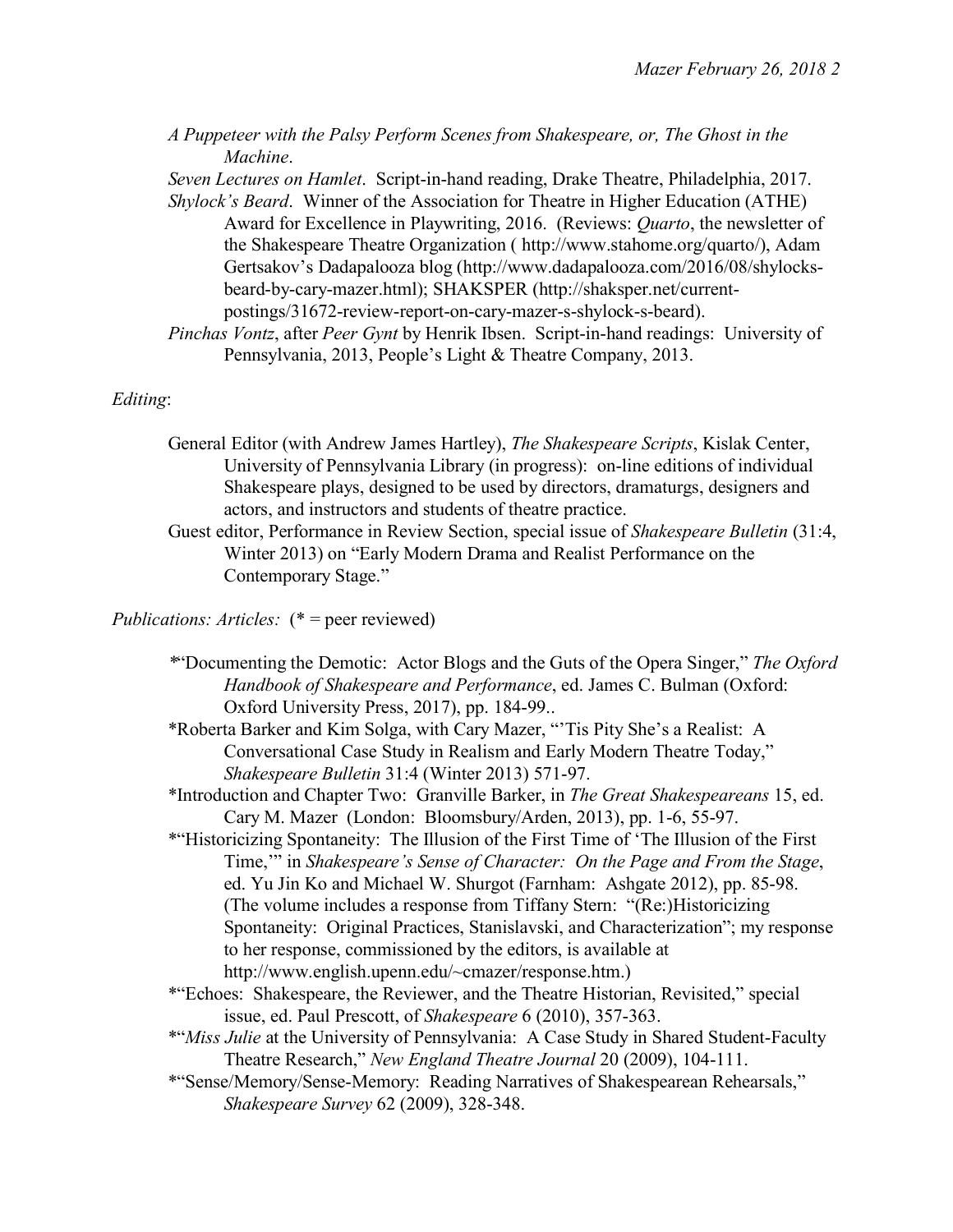- "Two Cheers for the Intentional Fallacy: Intention, Theatre Practice, and Performance History," invited contribution to an on-line SHAKSPER forum on Shakespeare and Intention, moderated by Cary di Pietro (http://www.shaksper.net/archives/ 2008/0349.html); published in revised form as \*"Intentionality, the Theatre Artist, and the Performance Historian," *Style* 44 (2010), 404-411.
- \*"The Play Within the Play Outside the Play," in *Shakespearean Performance: New Studies*, ed. Frank Occhiogrosso (Madison: Fairleigh Dickinson University Press, 2008), pp. 129-146.
- \*"Rosalind's Breast," in *Shakespeare Re-Dressed: Cross-Gender Casting in Contemporary Performance*, ed. James C. Bulman (Madison: Fairleigh Dickinson University Press, 2008), pp. 96-115.
- \*"The Intentional-Fallacy Fallacy," in *Staging Shakespeare: Essays in Honor of Alan C. Dessen*, ed. Lena Cowan Orlin and Miranda Johnson-Haddad (Newark: University of Delaware Press, 2007), pp. 99-113.
- \*"Granville Barker and the Court Dramatists," in *The Blackwells Companion to Modern British and Irish Drama*, ed. Mary Luckhurst (Oxford: Blackwell, 2006), pp. 75- 86.
- \*"Not Not Shakespeare: Directorial Adaptation, Authorship, and Ownership," *Shakespeare Bulletin*, 23:3 (Fall, 2005), pp. 23-42.
- \*"Solanio's Coin: Excerpts from a Dramaturg's Journal," *Shakespeare Bulletin* 21 (2003), no. 3, 7-46, and no. 4 ("Solanio's Coin: A Postscript"), 28-29.
- \*"Dramaturgy in the Classroom: Teaching Undergraduate Students not to be Students," *Theatre Topics* 13 (2003) 135-141. (reprinted in *Theatre Quarterly* (Tehran) 39 [summer 2005], trans. Behzad Ghaderi.)
- \*"New Theatres for a New Drama," in *The Cambridge Companion to Victorian and Edwardian Theatr*e, ed. Kerry Powell (Cambridge: Cambridge University Press: 2004), pp. 207-221.
- \*"Statues: Mary Anderson, Shakespeare, and Statuesque Acting," in *Shakespearean Illuminations: Essays in Honor of Marvin Rosenberg*, ed. Jay Halio (Newark: University of Delaware Press, 1998), pp. 297-308.
- \*"Playing the Action: Building an Interpretation from the Scene Up," in *Shakespeare Through Performance*, ed. Milla Cozart Riggio (New York: Modern Language Association, 1999), pp. 155-168.
- \*"*Master Class* and the Paradox of the Diva," in *Terrence McNally: A Casebook*, ed. Toby Silverman Zinman (New York: Garland Publishing, 1997) pp. 165-179; reprinted in *Modern Dramatists: A Casebook of Major British, Irish, and American Playwrights*, ed. Kimball King (New York: Routledge, 2001), pp. 153- 166; reprinted in *Drama Criticism* 27 (Farmington Hills: Thomson Gale, 2006) pp. 81-88; reprinted in *Drama for Students E-Book Bundle*, ed. Mark Milne (Thomson Gale, 2007).
- \*"Rebottling: Dramaturgs, Scholars, Old Plays, and Modern Directors," in *Dramaturgy In American Theatre: A Casebook*, ed. Susan Jonas, Geoffrey Proehl, and Michael Lupu (Fort Worth: Harcourt Brace College Publishers, 1997), pp. 292-307.
- \*"Historicizing Alan Dessen: Scholarship, Stagecraft and the 'Shakespeare Revolution,'" in *Shakespeare, Theory, and Performance*, ed. James C. Bulman, (London: Routledge, 1996), pp. 149-167.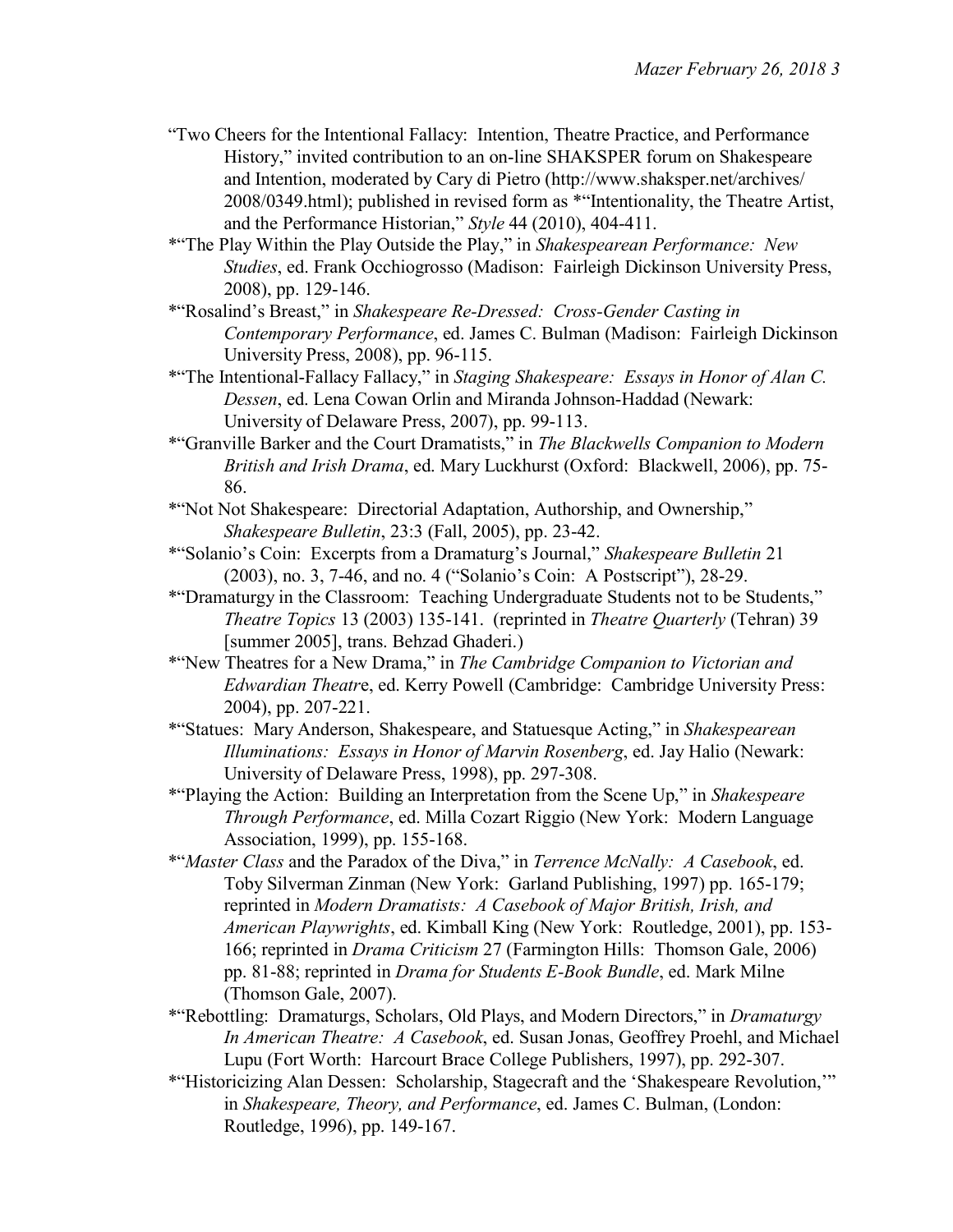- "*The Voysey Inheritance*," in *Harley Granville Barker: An Edinburgh Retrospective*, ed. Jan MacDonald and Leslie Hill (Glasgow: Theatre Studies Publications, 1993), pp. 50-68.
- \*"The (Historical) Actor and the Text," *Shakespeare Bulletin*, 10, no. 1 (Winter 1992), 18-20.
- \*"The Criminal as Actor: H.B. Irving as Criminologist and Shakespearean," in *Shakespeare and the Victorian Stage*, ed. Richard Foulkes, (Cambridge: Cambridge University Press, 1986), pp. 106-119.
- "Shakespeare and the Theatre of Illustration," in *A Brush with Shakespeare: The Bard in Painting, 1780-1910*, ed. Ross Anderson (Montgomery: Montgomery Museum of Fine Arts, 1985), pp. 23-34 (Catalogue for an exhibition of paintings on Shakespearean subjects, Montgomery Museum of Fine Arts, New York Public Library at Lincoln Center, Chicago Public Library).
- \*"Shakespeare, the Reviewer, and the Theatre Historian," *Shakespeare Quarterly* 36 (1985), 648-661.
- \*"Ibsen and the Well-Made Play," in *Approaches to Teaching Ibsen's A Doll House*, ed. Yvonne Shafer (New York: Modern Language Association, 1985), pp. 69-75. (see also pp. 17-18).
- \*"Actors or Gramophones: The Paradoxes of Granville Barker," *Theatre Journal* 36 (1984), 5-23.
- \*"Treasons, Stratagems, and Spoils: Edwardian Actor-Managers and the Shakespeare Memorial National Theatre," *Theatre Survey* 24 (1983), 1-33. Recipient of the American Theatre Association Award for the Outstanding Article on Theatre Published in English in 1984.
- \*"Bill Walker's Sovereign: A Note on Sources" *Shaw: The Annual of Bernard Shaw Studies* 3 (1983), 117-119.

*Publications: Review Essays*:

- "Loose Canons: Recent Scholarship on Victorian Drama," *Nineteenth Century Theatre* 22 (1994), 56-72.
- "On Heroes and Dramatic Hero-Worship," on recent scholarship on Victorian drama, *Review* 15 (1993), 85-92.
- "Finders Keepers: Recent Scholarship on Granville Barker," *Nineteenth Century Theatre* 15 (1987) 34-49.

*Publications: Reviews*:

- Joe Falocco, *Reimagining Shakespeare's Playhouse: Early Modern Staging Conventions in the Twentieth Century* , *Theatre Survey* 63 (2011), 479-481.
- Virginia Mason Vaughan and Alden T. Vaughan, eds., *Shakespeare in American Life*; Frances Teague*, Shakespeare and the American Popular Stage*; Jacob Gordin, *The Jewish King Lear: A Comedy in America*, translated by Ruth Gay, *American Literary History* 21 (2009), 316-323.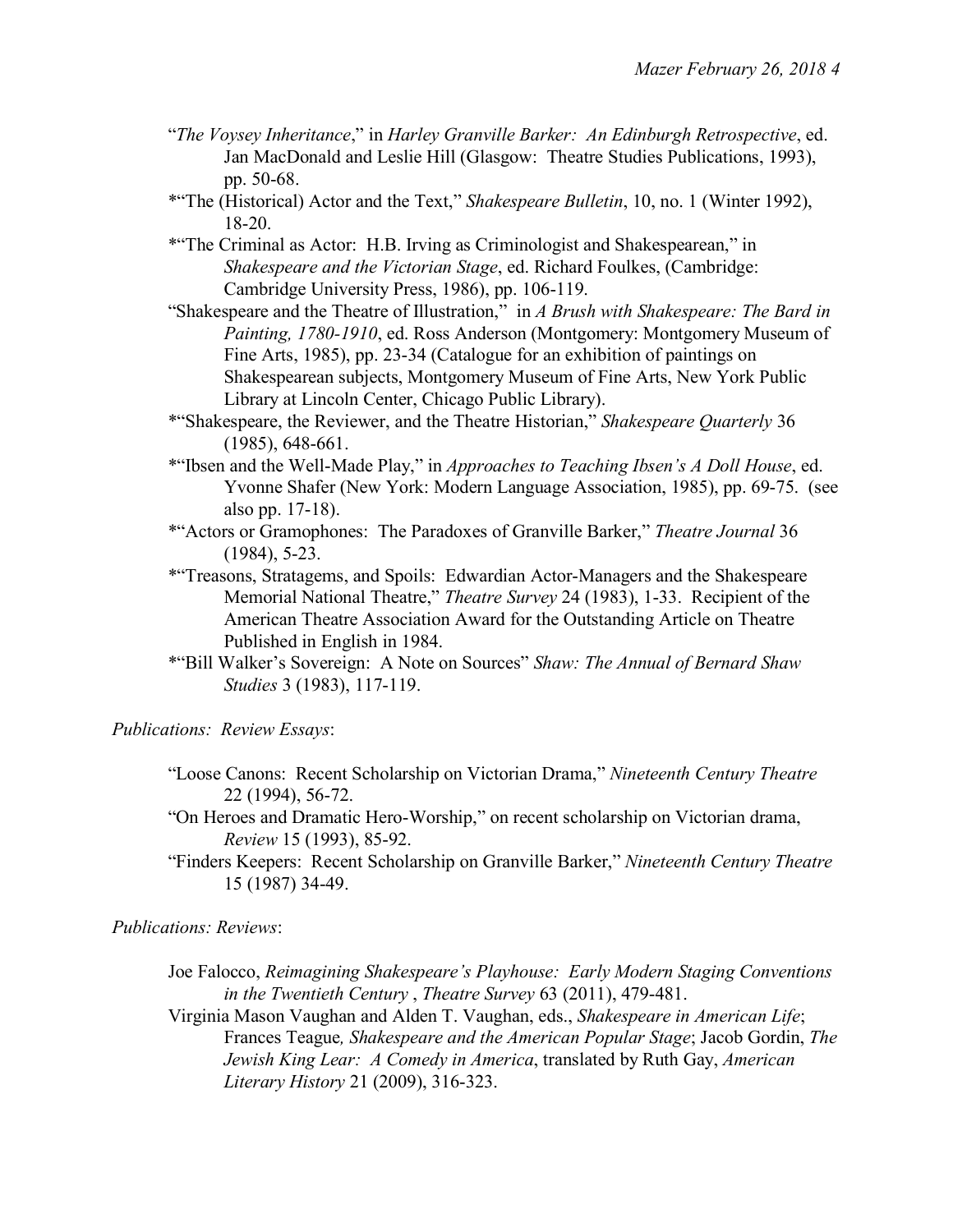- Adrian Poole, *Shakespeare and the Victorians*; Gail Marshall and Adrian Poole, eds., *Victorian Shakespeare, Volume I: Theatre, Drama and Performance*, *Nineteenth Century Theatre and Film* 32 (2005), 73-76.
- W. B. Worthen, *Shakespeare and the Force of Modern Performance*, *Theatre Survey* 45 (2004), 305-307.
- Gillian Day, *Shakespeare at Stratford: King Richard III*; Miriam Gilbert, *Shakespeare at Stratford: The Merchant of Venice*; Patricia E. Tatspaugh, *Shakespeare at Stratford: The Winter's Tale*, *Theatre Survey* 45 (2004), 155-158.
- Stanley Wells and Sarah Stanton*,* eds*., The Cambridge Companion to Shakespeare on Stage*, *Theatre Survey* 44:2 (2003), 313-315.
- Richard W. Schoch, *Not Shakespeare: Bardolatry and Burlesque in the Nineteenth Century*, *Theatre Survey* 44:1 (2003), 148-150.
- Roslyn Lander Knutson, *Playing Companies and Commerce in Shakespeare's Time*, and Steven Adler, *Rough Magic: Making Theatre at the Royal Shakespeare Company*, *Theatre Survey* 44:1 (2003), 142-145.
- Alan C. Dessen, *Rescripting Shakespeare: The Text, the Director, and Modern Productions*, *Shakespeare Quarterly* 55 (2004), 77-80.
- Tracy C. Davis, *The Economics of the British Stage, 1800-1914*, *Theatre Survey* 43:1 (2002), 91-94.
- James L. Harner, ed., *The World Shakespeare Bibliography, 1980-1996*, *Theatre Survey* 42:2 (2001), 223-224.
- Kerry Powell, *Women and Victorian Theatre*, and Gail Marshall, *Actresses on the Victorian Stage: Feminine Performance and the Galatea Myth*, *Theatre Survey* 40:2 (1999), 88-92.
- Richard Foulkes, *Church and Stage in Victorian England*, and Richard W. Schoch, *Shakespeare's Victorian Stage: Performing History in the Theatre of Charles Kean*, *Theatre Survey* 40:1 (1999), 113-116.
- Peter Holland, *English Shakespeares: Shakespeare on the English Stage in the 1990s*, *Essays in Theatre/Études Thêátrale* 17 (1999), 180-183.
- Gary Jay Williams. *Our Moonlight Revels:* A Midsummer Night's Dream *in the Theatre*, and Trevor R. Griffiths, ed., *A Midsummer Night's Dream* (*Shakespeare in Production*), *Shakespeare Quarterly* 50 (1999), 91-94.
- W. B. Worthen, *Shakespeare and the Authority of Performance*, forthcoming in *Shakespeare Studies*.
- Barbara Hodgdon, *Henry IV, Part Two* (*Shakespeare in Performance*), *Shakespeare Bulletin* (v. 14, no. 4), 44-45.
- Marvin Rosenberg, *The Masks of Hamlet*, *Shakespeare Bulletin* (v. 14, no. 4) 41.
- Alan C. Dessen, *Recovering Shakespeare's Theatrical Vocabulary*, *American Notes and Queries* 11 (1998), 43-46.
- J. Ellen Gainor, ed., *Imperialism and Theatre: Essays on World Theatre, Drama And Performance*, and David Mayer, ed., *Playing Out The Empire: Ben-Hur and other Toga Plays and Films, 1883-1908*, *Theatre Survey* 37 (1996), 149-152.
- Attilio Favorini, *Voicings: Ten Plays from the Documentary Theatre*, *Theatre Survey* 37 (1996), 143-146.
- Joel H. Kaplan and Sheila Stowell, "Theatre and Fashion: Oscar Wilde to the Suffragettes," *Theatre Survey* 36 (1995), 120-122.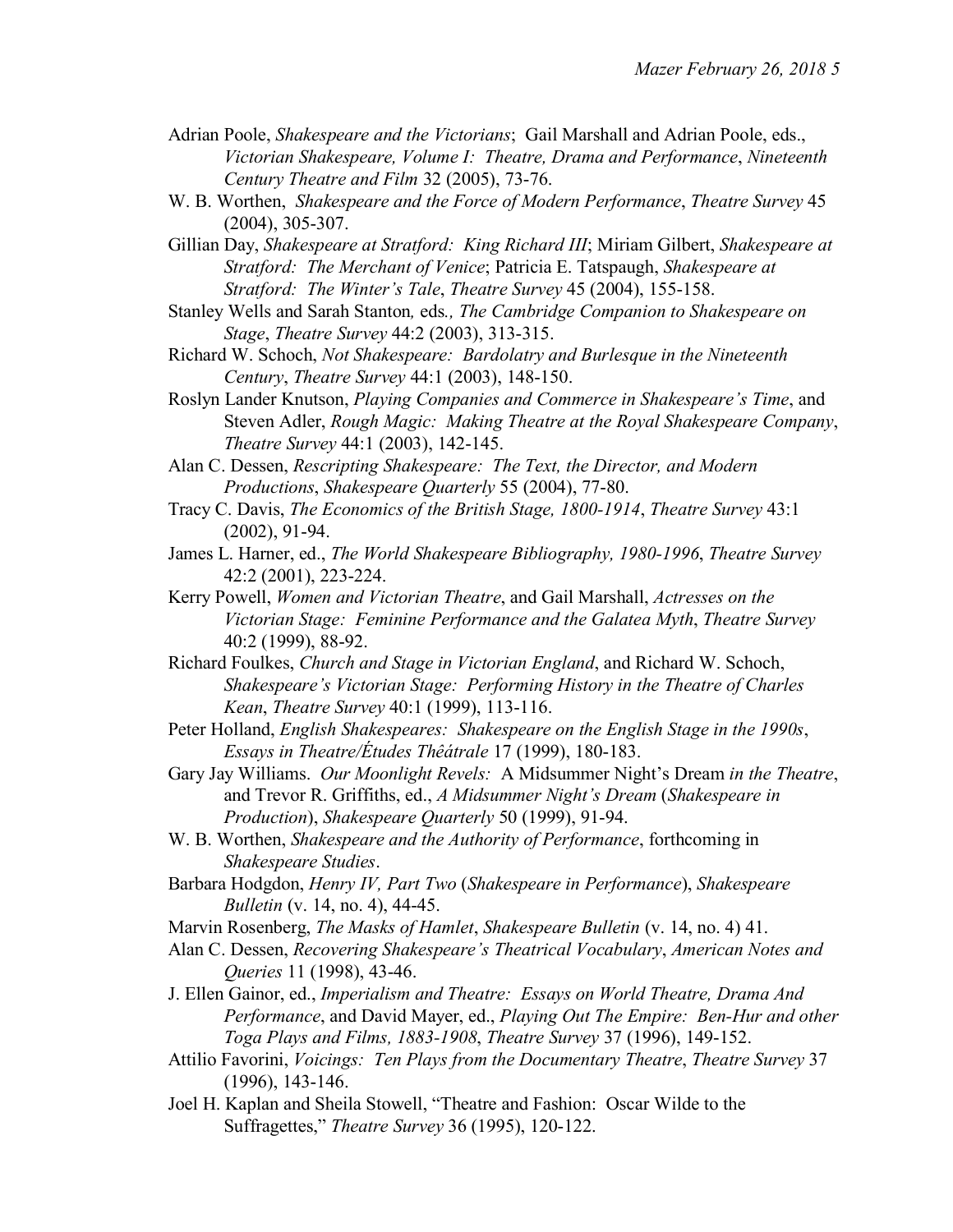Review of *The Tempest*, ACTER, *Shakespeare Bulletin* (v. 11, no. 3), 26-27.

- Irvin Leigh Matus, *Shakespeare: the Living Record*, *Theatre Research International* 17 (1992), 160.
- James P. Lusardi and June Schlueter, *Reading Shakespeare in Performance: King Lear*, *Shakespeare on Film and Video Newletter*.
- Review of Shakespeare productions in Philadelphia, 1991, *Shakespeare Bulletin*.

Review of *As You like It*, ACTER, *Shakespeare Bulletin*.

- Review of *The Winter's Tale*, ACTER, *Shakespeare Bulletin* 8 (Winter, 1990), 27.
- John Stokes, Michael R. Booth, and Susan Basnett, *Bernhardt, Terry, Duse: The Actress in Her Time*, *English Literature in Transition, 1880-1920* 32 (1989), 355-357.
- Review of *Julius Caesar*, Philadelphia Drama Guild, *Shakespeare Bulletin*.
- Review of *Hamlet*, People's Light and Theatre Company, *Shakespeare Bulletin* 6 (March/April 1988), 14.
- J.S. Bratton, ed., *King Lear*, Julie Hankey, ed., *Othello*, Jill L. Levenson, *Shakespeare in Performance: Romeo and Juliet*, *Theatre Survey* 28 (1987), 119-122 .
- Charles H. Shattuck, *Shakespeare on the American Stage, Volume 2: From Booth and Barrett to Sothern and Marlowe*, *Essays in Theatre* 7 (1988), 83-85.
- Susan Carlson, *Women of Grace: James's Plays and the Comedy of Manners*, *Theatre Research International* 14 (1989) 203-205.
- Sidney Homan, *Shakespeare's Theater of Presence: Language, Spectacle, and the Audience*, *Theatre Research International* 14 (1989), 194-195.
- Paul Schlicke, *Dickens and Popular Entertainment*, *Dickens Quarterly* 5 (1988), 195-197.
- Jonathan Bate, *Shakespeare and the English Romantic Imagination*, Richard Allen Cave, ed., *The Romantic Theatre: An International Symposium*, *Keats-Shelley Journal* 37 (1988), 206-209.
- Joseph R. Roach, *The Player's Passion*, *Theatre Research International* 13 (1988), 175- 177.
- Thomas Postlewait, *William Archer on Ibsen*, and *Prophet of the New Drama*, *Theatre Research International* 12 (1987), 174-177.
- Gary Taylor, *To Analyze Delight: A Hedonist Criticism of Shakespeare*, *South Atlantic Review* 52 (1987), 102-104.
- Dennis Kennedy, *Granville Barker and the Dream of Theatre*, *Theatre Journal* 38 (1986), 505-507.
- Donald Mullin, ed., *Victorian Actors and Actresses in Review*, J.P. Wearing, ed., *The London Stage, 1910-1919*, and J.P. Wearing, ed., *The London Stage, 1920-1929*, *Theatre Survey* 28 (1987), 93-96.
- Ann Marie Koller, *The Theatre Duke: Georg II of Saxe-Meiningen and German Stage*, *Ibsen News and Comment*.
- James Thomas, *The Art of the Actor-Manager: Wilson Barrett and the Victorian Theatre*, *Theatre Survey* 26 (1985), 210-211.
- Margot Peters, *Mrs. Pat: The Life of Mrs. Patrick Campbell*, *Theatre Survey* 26 (1985), 207-209.
- Philip Highfill, ed., *Shakespeare's Craft*, *Theatre Studies* 31/32 (1984-85/1985-86), 114- 116.
- Allan Wade, *The London Theatre 1900-1914*, *Nineteenth Century Theatre Research* 13 (1985), 106-108.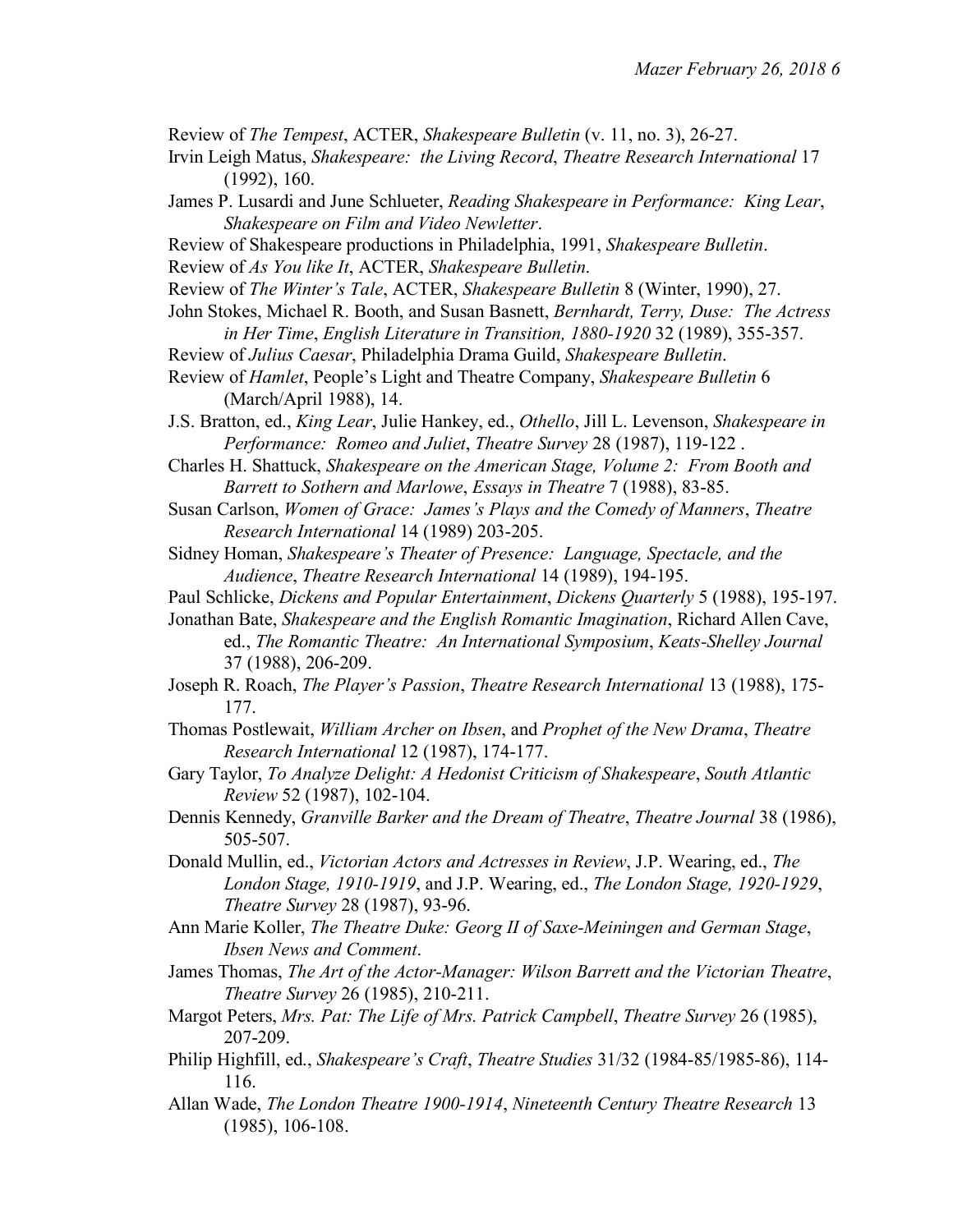- Rinda F. Lundstrom, *William Poel's Hamlets: The Director as Critic*, *Theatre Journal* 37 (1985), 388-390.
- Dennis Bartholomeusz, *The Winter's Tale in Performance*, *Comparative Drama* 18 (1984), 285-287.
- John MacNicholas, ed., *Twentieth Century American Dramatists* (*Dictionary of Literary Biography* v. 7), *Modern Language Review* 79 (1984), 694-695.
- Elmer W. Salenius, *Harley Granville-Barker*, *Comparative Drama* 18 (1984), 190-191.
- A.D. Nutall, *A New Mimesis*, *Theatre Journal* 36 (1984), 557-559.
- J.L. Styan, *Max Reinhardt*, *Comparative Drama* 17 (1983) 386-387.
- Philadelphia Festival Theatre for New Plays, *Theatre Journal* 35 (1983) 556-558.
- "Shakespeare in Philadelphia," *Shakespeare Quarterly* 34 (1983), 109-110.
- George Rowell, *Theatre in the Age of Irving*, and J.P. Wearing, ed. *The London Stage, 1900-1909*, *Theatre Journal* 35 (1983), 136-137.
- "Shakespeare in Philadelphia," *Shakespeare Quarterly* 33 (1982), 224-225.
- "Shakespeare in Philadelphia," *Shakespeare Quarterly* 32 (1981), 200-202.

#### *Publications: Miscellaneous*:

- 23 entries in *The Shakespeare Encyclopedia*, ed. Patricia Parker, forthcoming from Greenwood Press.
- Five entries in *Shakespeare Around the Globe: A Guide to Notable Postwar Revivals*, ed. Samuel L. Leiter (Westport: Greenwood Press, 1986), pp. 13-14, 442-444, 446- 447, 576-577, 586-587.
- Contribution to Marvin Rosenberg, "*Hamlet* in the Theatre," *Hamlet Studies* 5, p. 93.

#### *Journalism*:

- Theatre Critic for *Philadelphia City Paper*, 1986-99. Guest theatre critic, *Philadelphia Inquirer* and *American Theatre*.
- Post-Performance discussion leader, Symposium speaker, etc: Walnut Street Theatre, Philadelphia Festival Theatre for New Plays, Wilma Theatre, Women's Ensemble Theatre, Philadelphia Hospitality, Delaware Theatre Company, Annenberg Center, Mint Theatre (NY), Philadelphia Shakespeare Theatre.

#### *Papers*:

- "History Has its Eyes on You: A How-To Guide to Controlling Who Lives, Who Dies, Who tells Your Story," Shakespeare Association of America, Atlanta, 2017.
- "Transactions: Not, Not-Not, and Not-Not-Not Shakespeare," Shakespeare and Performance Working Group, American Society for Theatre Research, Minneapolis, 2016.
- "Self-Evidence: Performance as Research," Shakespeare and Performance Working Group, American Society for Theatre Research, Portland, 2015.
- "Double Shakespeares," Stockton Performing Arts Center, The Richard Stockton College of New Jersey, 2015; Fairleigh Dickinson University, 2015; University of Scranton, 2016.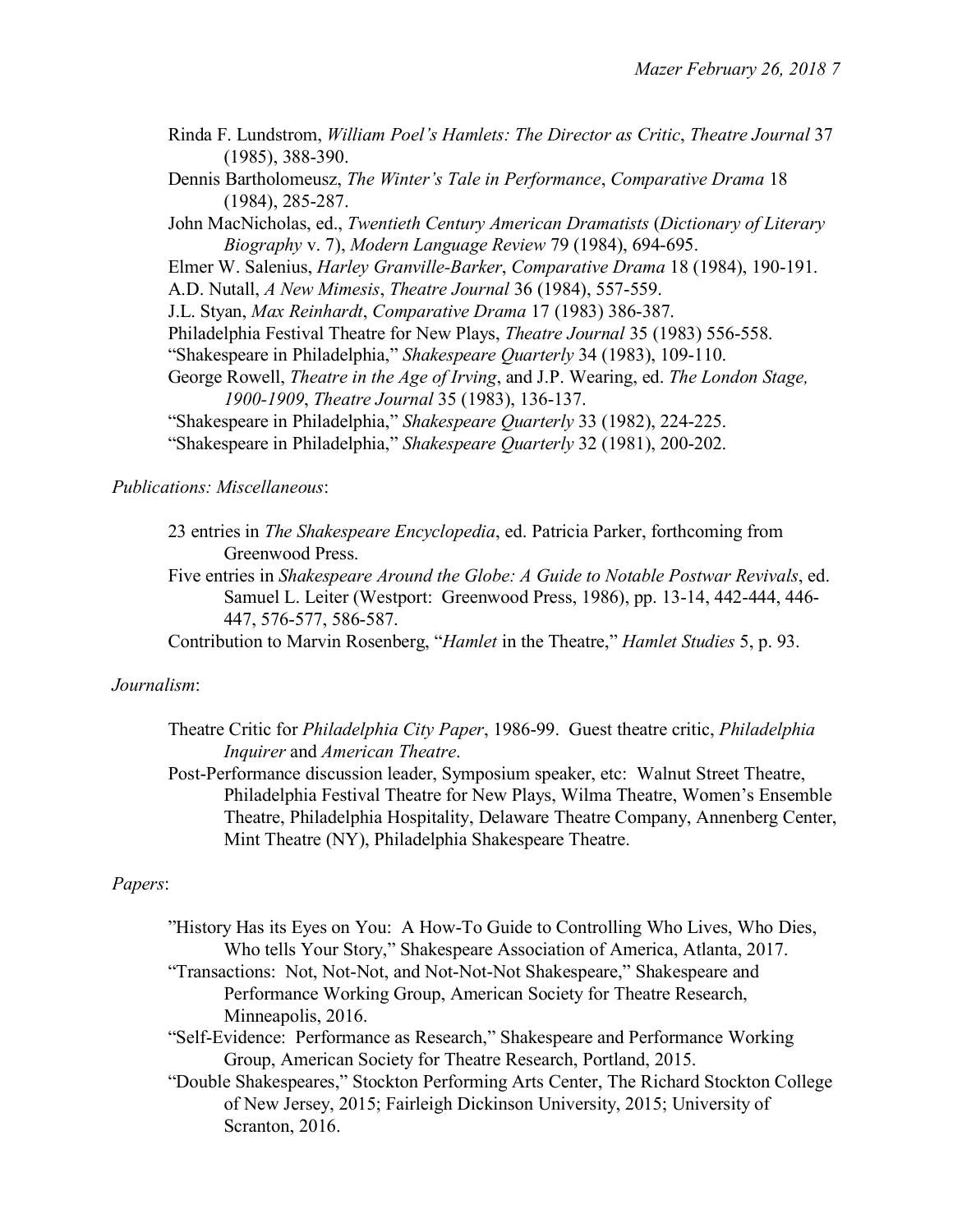- "'Original Practices' and Modernism: the case of Granville Barker," Shakespeare and Performance Working Group, American Society for Theatre Research, Baltimore, 2014.
- "Annabella's Bed and Juliet's Chair," Seminar on "Exhibiting the Early Modern: Gestus, Memory, Space," Shakespeare Association of America, St. Louis 2014.
- "Our Frames, Ourselves," Shakespeare and Performance Working Group, American Society for Theatre Research, Dallas, 2013.
- "Performer, Identity, Performance: The Emotional-Realist Actor in the Post-Modern Role," Shakespeare and Performance Working Group, American Society for Theatre Research, Nashville, 2012.
- "Shakespeare and Stanislavski 2.0," Shakespeare and Performance Working Group, American Society for Theatre Research, Montreal, 2011.
- "Transhistoricizing Affect: Empathic Spectatorship Then and Now," Shakespeare and Performance Working Group, American Society for Theatre Research, Seattle, 2010.
- "Historicizing Spontaneity: The Illusion of the First Time of 'The Illusion of the First Time,'" Shakespeare and Performance Working Group, American Society for Theatre Research, San Juan, 2009. (See Publications: Articles)
- "Performance without Performativity," seminar on "Shakespeare and Performance Theory," Shakespeare Association of America conference, Washington, DC, 2009.
- "The First Thing We Do is Kill All the Editors: Towards a Rehearsal-friendly Shakespeare Script," Literary Managers and Dramaturgs of the Americas conference, San Diego, 2008.
- "What Directors Can't/Won't Teach Scholars, What Scholars Can/Can't/Do/Don't Learn From Directors," seminar on "What Can Scholars Learn from Play Directors/ What Can Directors learn from Scholars?" Shakespeare Association of America, Dallas, 2008.
- "Echo Chambers," Shakespearean Performance Research Group, American Society for Theatre Research, Phoenix, 2007.
- "Shakespeare, the Reviewer, and the Theatre Historian, Revisited," seminar on "Performance Criticism: The State of the Art," Shakespeare Association of America, San Diego, 2007. (See Publications: Articles)
- "Dramaturgy, Scholarship, and the Ethics of the Rehearsal Room," seminar on "Live Subjects: The Pleasures and Perils of Field Research," American Society for Research, Chicago, 2006.
- "The Spear-Carrier under the Platform, or, the Perils of Documentation," Shakespeare Association of America, Philadelphia, 2006.
- "Frames: The Play Within the Play Outside the Play," conference on Shakespeare in Performance II, Drew University, 2005. (See Publications: Articles)
- "Not Not Shakespeare: Directorial Adaptation, Authorship, and Ownership," Seminar on "Altering the Past, Directing the Present: Adaptations and Appropriations of the Early Modern Canon," Shakespeare Association of America, Bermuda, 2005. (See Publications: Articles)
- "Rosalind's Breast," Seminar on "Cross-Dressing in Contemporary Performances of Shakespeare," Shakespeare Association of America, New Orleans, 2004. (See Publications: Articles).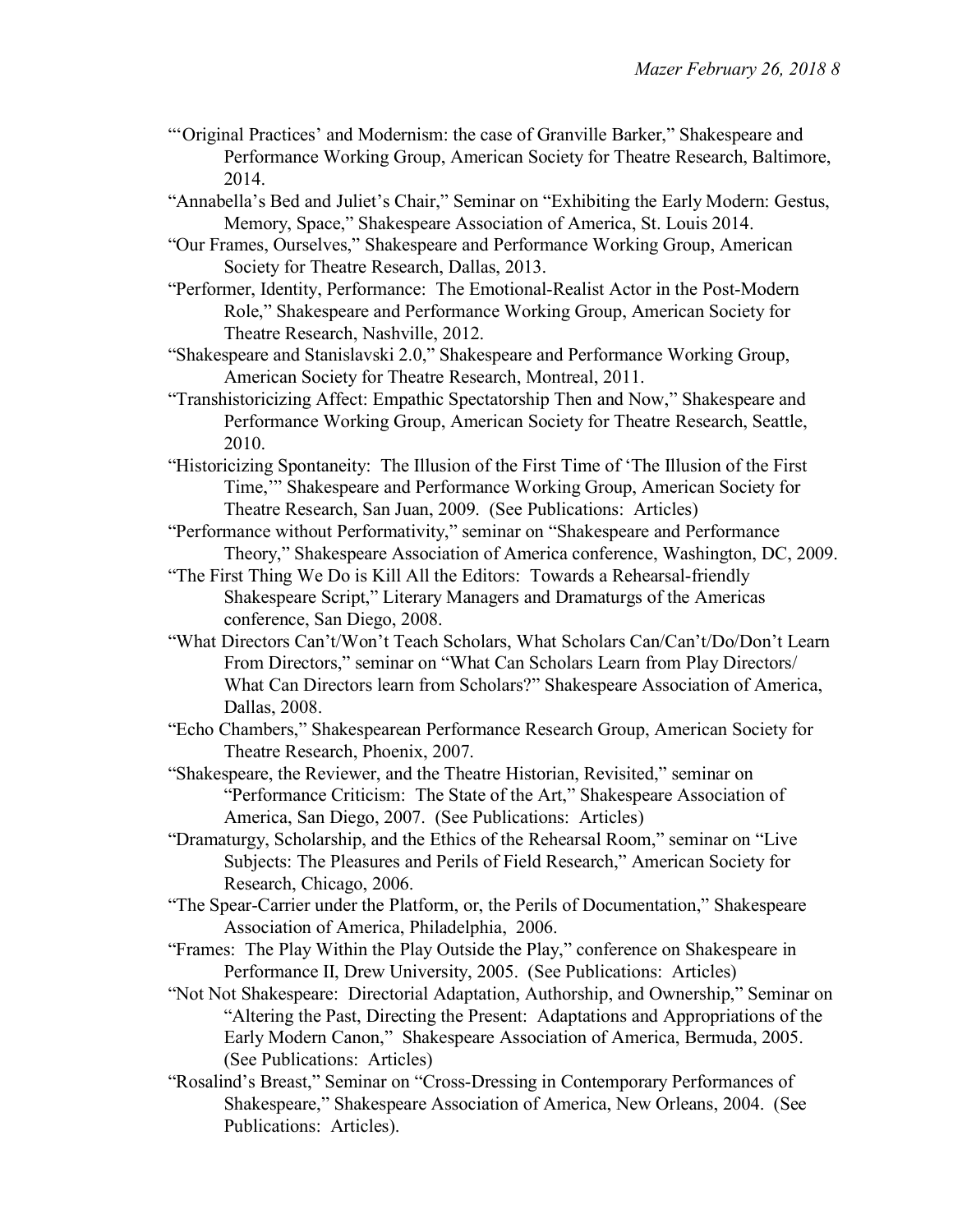- "Confidence Men: The Dramaturg and the Theatre Historian," Seminar on "Documenting Performance/Performing the Document," American Society for Theatre Research, Durham, 2003.
- "The Intentional-Fallacy Fallacy: The Dramaturg, the Director, and the Script," conference on "The Invisible Art: Dramaturgy in American Theatre" in honor of the retirement of Lee Devin, Swarthmore College, 2003. (See Publications: Articles)

"Learning to love Fallacious Characterology," Columbia Shakespeare Seminar, 2001.

- "The Teares of Ten Thousand Spectators": Historicizing Emotion and Audience Response in Early-Modern Theatre," Seminar on "Laughter and Tears: Historicizing Emotion and Audience Response," Shakespeare Association of America, Montreal, 2000.
- "Wounds Invisible: Personation and Empathy in *As You Like It*," Seminar on "A lover or a tyrant?" The Early Modern Subject as Actor," Shakespeare Association of America, San Francisco, 1999.
- "Beside Oneself: Self-Address, Pronouns and Personation in Shakespearean Representations of Character," Seminar on "Addressing the Envelope," Shakespeare Association of America, Cleveland, 1998.
- "When Paradigms Change: Writing about the Actor," seminar on "Writing About Performance," Shakespeare Association of America, Washington DC, 1997.
- "Oscar Wilde and Society Drama," seminar for teachers, Delaware Theatre Company, 1995.
- "Shakespearean Acting Within and Against Emotionalist Paradigms or, How Many Super-Objectives Had Lady Macbeth?," panel on "Early-Modern Subjectivity, Twentieth-Century Acting," Shakespeare Association of America Conference, Chicago, 1995.
- "Statues: Mary Anderson, Shakespeare, and Statuesque Acting," seminar on "Nineteenth-Century Shakespeare," Shakespeare Association of America Conference, Albuquerque, 1994.
- "Desperate Measures: Politics and the Process of Performance" New Jersey Shakespeare Festival Colloquium, 1993.
- "Mapping Actorly Reading: A Retrospective Baedeker," seminar on "Actorly Reading," Shakespeare Association of America, Atlanta, 1993.
- "Reading the Performance: Production Styles and Aesthetics," Colloquium on "Shakespeare in Performance, Then and Now," Farleigh Dickenson University, 1992.
- "Historicizing Alan Dessen: Scholarship, Stagecraft and the 'Shakespeare Revolution,'" seminar on "Performance since 1945," Shakespeare Institute Conference, Stratford-upon-Avon, 1992. (see "Publications: Articles" above).
- "Acting in Utopia: The Theatrical Revolution of 1923 in 'The Theatrical Revolution' of 1893," American Society for Theatre Research annual meeting, Seattle, 1991.
- "The (Historical) Actor and the Text," workshop on "Working with Actors on Shakespeare's Language," Shakespeare Association of America Conference, Vancouver, 1991. (see "Publications: Articles" above).
- "The New Elizabethanism and the Old: Theatre Research and the Construction of Historical Narrative," Panel on "Digging it Up Again: The Globe Project and the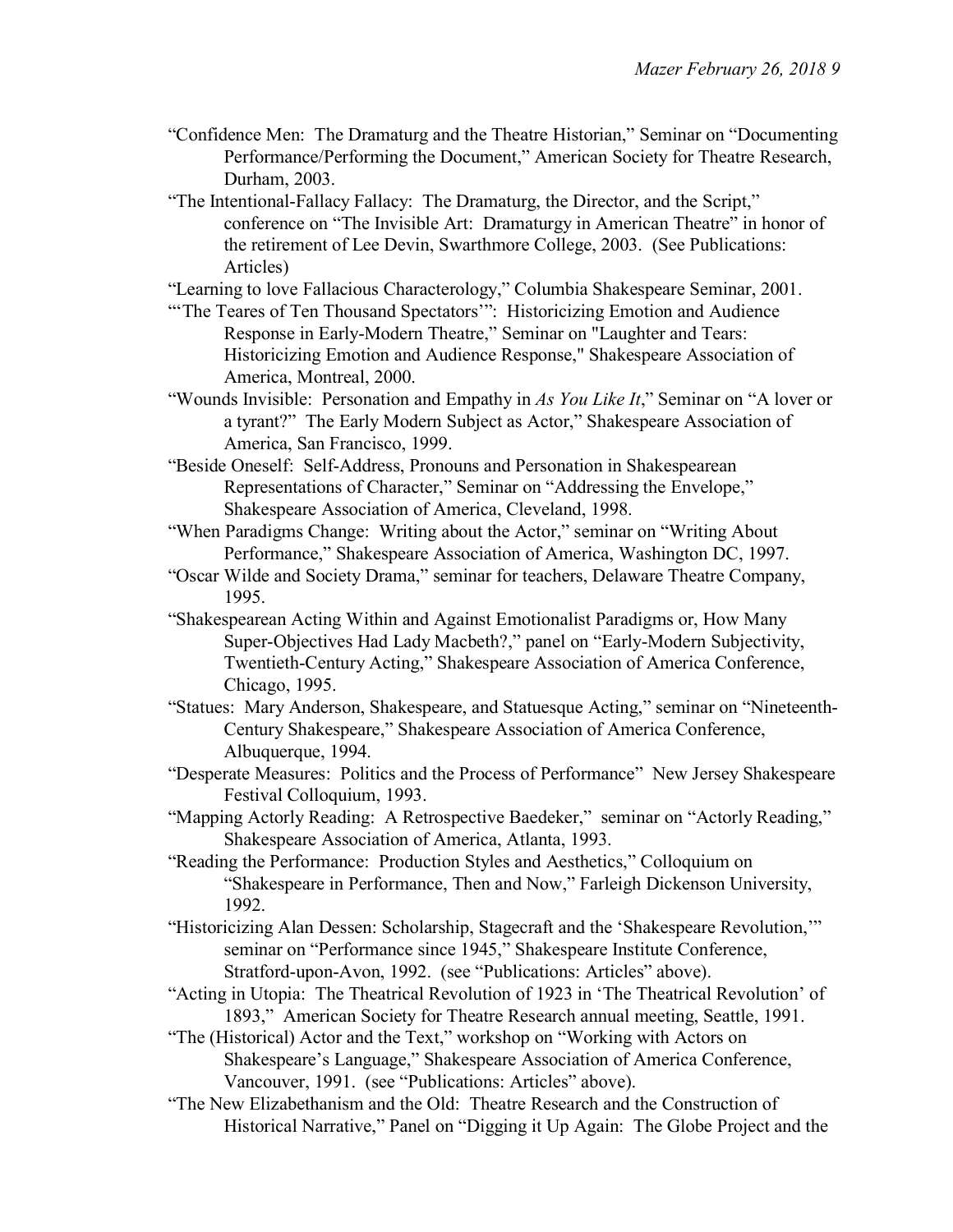Historians," American Society for Theatre Research annual meeting, Toronto, 1990.

- "Theatre History, Theatre Historiography, and Theatre Studies: ASTR's Response to New Methodologies," ACLS Conference of Administrative Officers, Wye Woods, 1989.
- "Edwin Forrest: Acting and the Image of the New Republic," Historical Society of Pennsylvania, 1989.
- "Male Jekyll, Female Hyde: Victorian Acting Theory, Gender,and the Divided Self," English Department, University of Washington, 1989.
- "Shakespeare, Ideology, and Performance: The Case of a Radical Right-Wing *Hamlet*," seminar paper, Shakespeare Association of America Conference, Boston, 1988. (Other versions: University of California, Santa Cruz, 1990).
- "Svengali's Portrait, or, Edwardian Shakespeare Reanimated," University of Pennsylvania Graduate English Association annual Collation, 1987. (Other versions: University of Pittsburgh, 1988).
- "Edwardian Acting and Self-Portraiture," Symposium on Iconography and the Theatre, in honor of the retirement of Kalman A. Burnim, Tufts University, 1987.
- "Mr. Wopsle's Successors," Dramatic Dickens Symposium, University of Pennsylvania, 1986.
- "The Play-Doctor as Director: Joseph Papp Directs *Henry V*, 1976," seminar paper, Shakespeare Association of America Conference, Nashville, 1985.
- "The Criminal as Actor: H.B. Irving as Criminologist and Shakespearean," Conference on Shakespeare and the Victorian Stage, Victorian Studies Institute, University of Leicester, 1984. (see "Publications: Articles" above).
- "The Actor-Manager as Metaphor: Shakespearean Acting and the Art of Self-Presentation," seminar paper, Shakespeare Association of America Conference, Cambridge, 1984.
- "Shakespeare Production, Society and Culture," seminar paper, Shakespeare Association of America Conference, Minneapolis, 1982.
- "Shakespeare on Broadway, 1930-1980," American Society for Theatre Research Annual Meeting, New York, 1981.
- "The 1909 Haymarket Production of *King Lear*," Ohio State University Theatre Institute Conference on Shakespeare on Stage, 1980.
- "Shakespeare in Performance and the Study of Theatre History," NEH Symposium on Shakespeare in Performance, University of Illinois, 1977.

### *Other Scholarly Activities:*

Member, Editorial Board, *Shakespeare Bulletin*, 2003-present.

- Chair, Seminar on "Contemporary Actors and Evidence," Shakespeare Association of America, Toronto, 2013.
- Co-Chair, seminar on "Shakespeare and Emotional Realism on the Modern Stage," Shakespeare Association of America conference, Chicago, 2010.
- Chair, Seminar on "Personation," Shakespeare Association of America, Miami, 2001.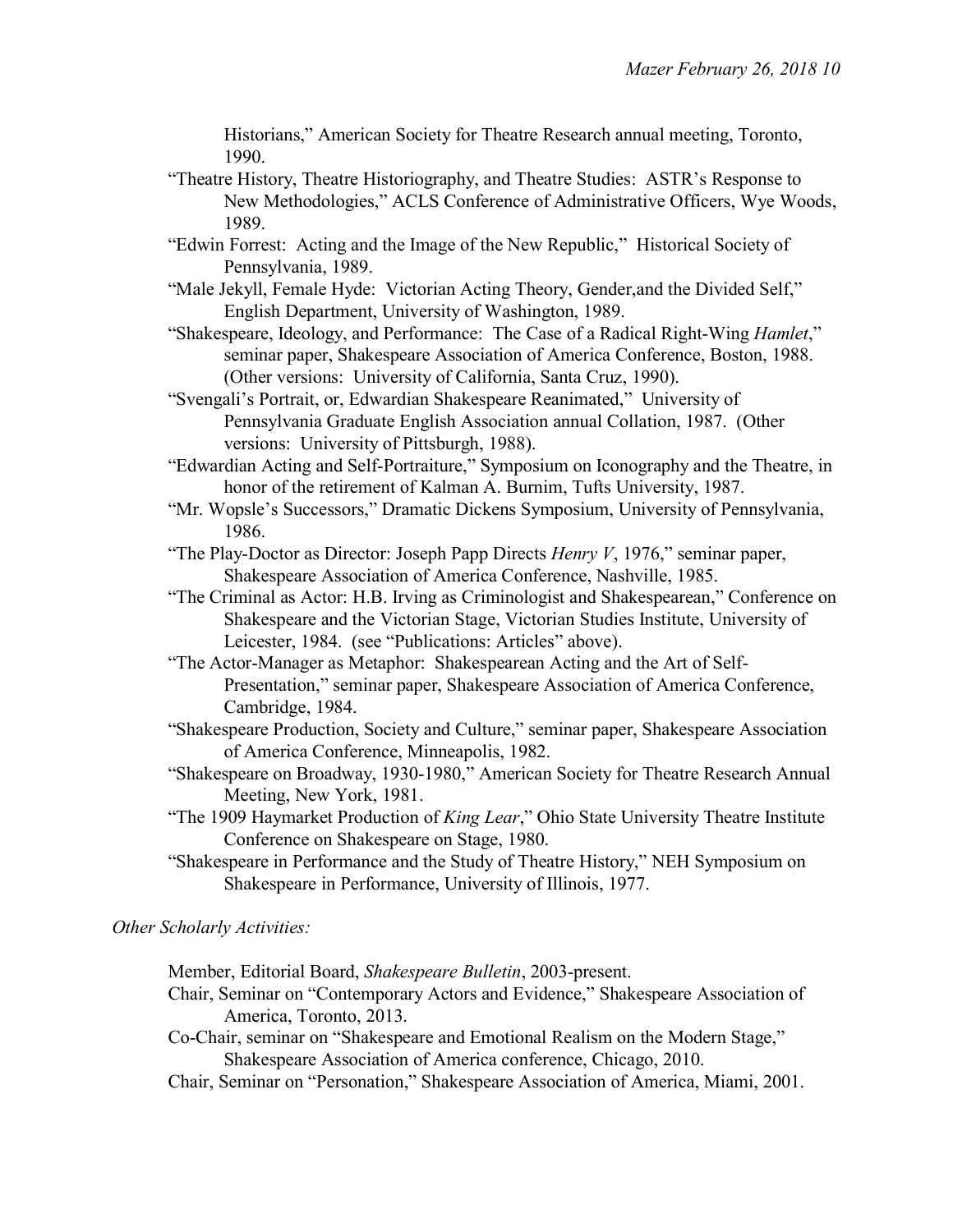- Co-Chair, seminar on "Shakespeare and the Twentieth-Century Director: "Populist" Shakespeare, International Shakespeare Association Conference, Los Angeles, 1996.
- Chair, panel on "The Theatre of Ideas," with Tom Stoppard and members of the Philadelphia Theatre Community, Steinberg Symposium, University of Pennsylvania, 1996.
- Participant, seminar on "Living in the Gap," Shakespeare Association of America Conference, Chicago, 1995.
- Panelist, Dramaturgy sub-group, East Central Theatre Conference, Philadelphia, 1993.
- Respondent, seminar on "After the Shakespeare Revolution," Shakespeare Association of America Conference, Kansas City, 1992.
- Panelist, Dramaturgy sub-group, East Central Theatre Conference, Baltimore, 1992.
- Chair, seminar on "Theatre from 1660-1945," Shakespeare Institute Conference, Stratford-upon-Avon, 1990.
- Respondent, seminar on "Acting Funny," Shakespeare Association of America Conference, Philadelphia, 1990.
- Juror, Shakespeare Association of America Annual Meeting, 1989.
- Chair, seminar on "Shakespeare and the American Actor," Shakespeare Association of America Conference, Austin, 1989.
- Juror, competitive panel on Shakespearean Theatre in honor of Bernard Beckerman, Theatre History Program of the University and College Theatre Association, American Theatre Association, 1986.
- Chair, seminar on "The Scholar as Dramaturg and Rehearsal Eye-Witness," Shakespeare Association of America Conference, Montreal, 1986.
- Respondent, seminar on "Renaissance Perceptions of the Actor," Shakespeare Association of America Conference, Montreal, 1986.

### *Directorial Experience*: *Productions:*

- *All's Well That Ends Well*, William Shakespeare, Theatre Arts Program, University of Pennsylvania, 2017.
- *Look/Alive*, an original adaptation of stories by Ovid, Grimm, Anderson, and others, conceived and adapted with the cast, Theatre Arts Program, 2011 (and at the Edinburgh Festival Fringe and the Philadelphia Fringe Festival).
- *Transfixed*, an original documentary theatre piece conceived and compiled by Elisa Asencio, Nikhil Dhingra, Ali-Reza Mrsajadi, and Richard Norman, University of Pennsylvania, 2010.
- *Major Barbara*, G. Bernard Shaw, Theatre Arts Program, University of Pennsylvania, 2003.
- *Old Times*, Harold Pinter, Theatre Arts Program, University of Pennsylvania, 2000.
- *The Two Gentlemen of Verona*, William Shakespeare, Theatre Arts Program, University of Pennsylvania, 1999. Analyzed in Sarah Werner, *Shakespeare and Feminist Performance: Ideology on Stage* (London: Routledge, 2001), pp. 96-104.
- *A Dream Play*, after the play by August Strindberg, Theatre Arts Program, University of Pennsylvania, 1996 (also at the 1996 Edinburgh Fringe Festival).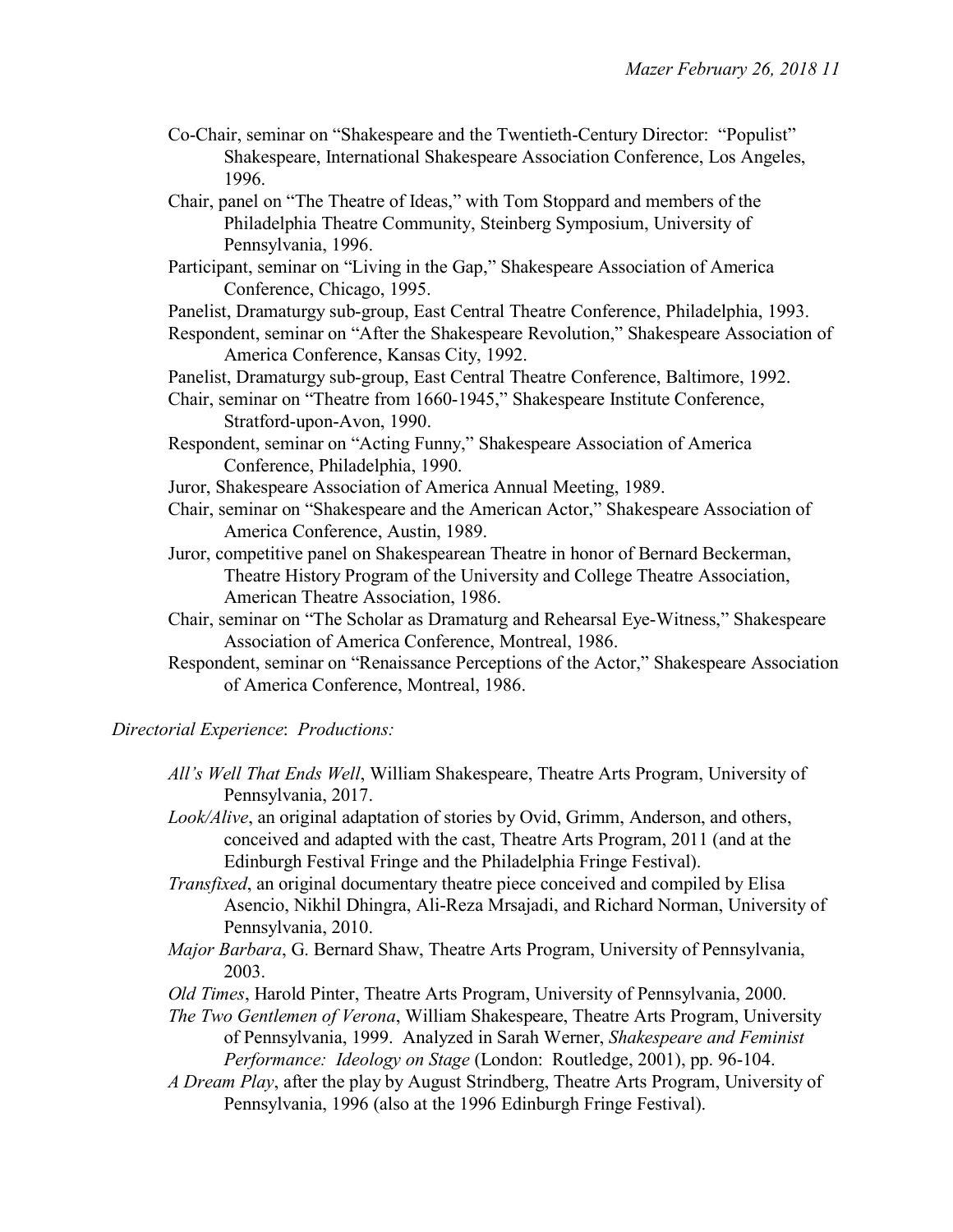*Miss Julie*, August Strindberg, Theatre Arts Program, University of Pennsylvania, 1995. *The Duchess of Malfi*, John Webster, Theatre Arts Program, University of Pennsylvania,

1992. Reviewed in *Shakespeare Bulletin* 12 no. 2 (Spring 1994) 29-30, along with "Space, Signs, and Voyeurism in *The Duchess of Malfi*: An Interview with Cary M. Mazer," by Jean Peterson, pp. 28-29.

*Playing with Peter* (incorporating the text of *Peter Pan* by J.M. Barrie), Theatre Arts Program, University of Pennsylvania, 1990.

*Richard II*, William Shakespeare, Theatre Arts Program, University of Pennsylvania, 1989. Reviewed in *Shakespeare Bulletin* 7 no. 3 (May/June 1989) 15-16. *Electra*, Euripides, Theatre Arts Program, University of Pennsylvania, 1983. *As You Like It*, William Shakespeare, Penn Players, University of Pennsylvania, 1982. *Not I* and *Rockaby*, Samuel Beckett, Intuitons, University of Pennsylvania, 198l. *The Devil's Disciple*, G. Bernard Shaw, Princeton Summer Theatre, 1980. *Pericles*, William Shakespeare, Theatre Division, Columbia University, 1978.

### *Directorial Experience: semi-staged script-in hand readings:*

*The Octoroon*, Dion Boucicault, Theatre Arts Program, University of Pennsylvania, 2016., *Cyrano de Bergerac*, Edmond Rostand, translated by Michael Hollinger, adapted by Michael Hollinger and Aaron Posner, Theatre Arts Program, University of Pennsylvania, 2011.

*Engaged*, William S. Gilbert, Theatre Arts Program, University of Pennsylvania, 2008.

*The War in Austerlitz*, by Daniel Abse, adapted from the novel, *Austerlitz*, by W. G. Sebold, co-directed with the playwright, Theatre Arts Program, University of Pennsylvania, 2006.

- *Spring Awakening*, Frank Wedekind, Theatre Arts Program, University of Pennsylvania, 1999.
- *The Good Person of Szechwan*, Bertolt Brecht, Theatre Arts Program, University of Pennsylvania, 1996.

*The Spanish Tragedy*, Thomas Kyd, The Red Heel Theatre, Philadelphia, 1993.

### *Dramaturgy:*

- *The Merchant of Venice*, William Shakespeare, directed by James J. Christy, People's Light & Theatre Company, 2002.
- *Heartbreak House*, Bernard Shaw, directed by Abigail Adams, People's Light & Theatre Company, 1998.
- *Misalliance*, Bernard Shaw, directed by Abigail Adams, People's Light & Theatre Company, 1994.

*The Importance of Being Earnest*, Oscar Wilde, directed by Michael McCallion, People's Light & Theatre Company, 1993.

#### *Related Employment and Teaching*:

Faculty, Folger Institute on "Shakespeare Examined Through Performance," 1995-6.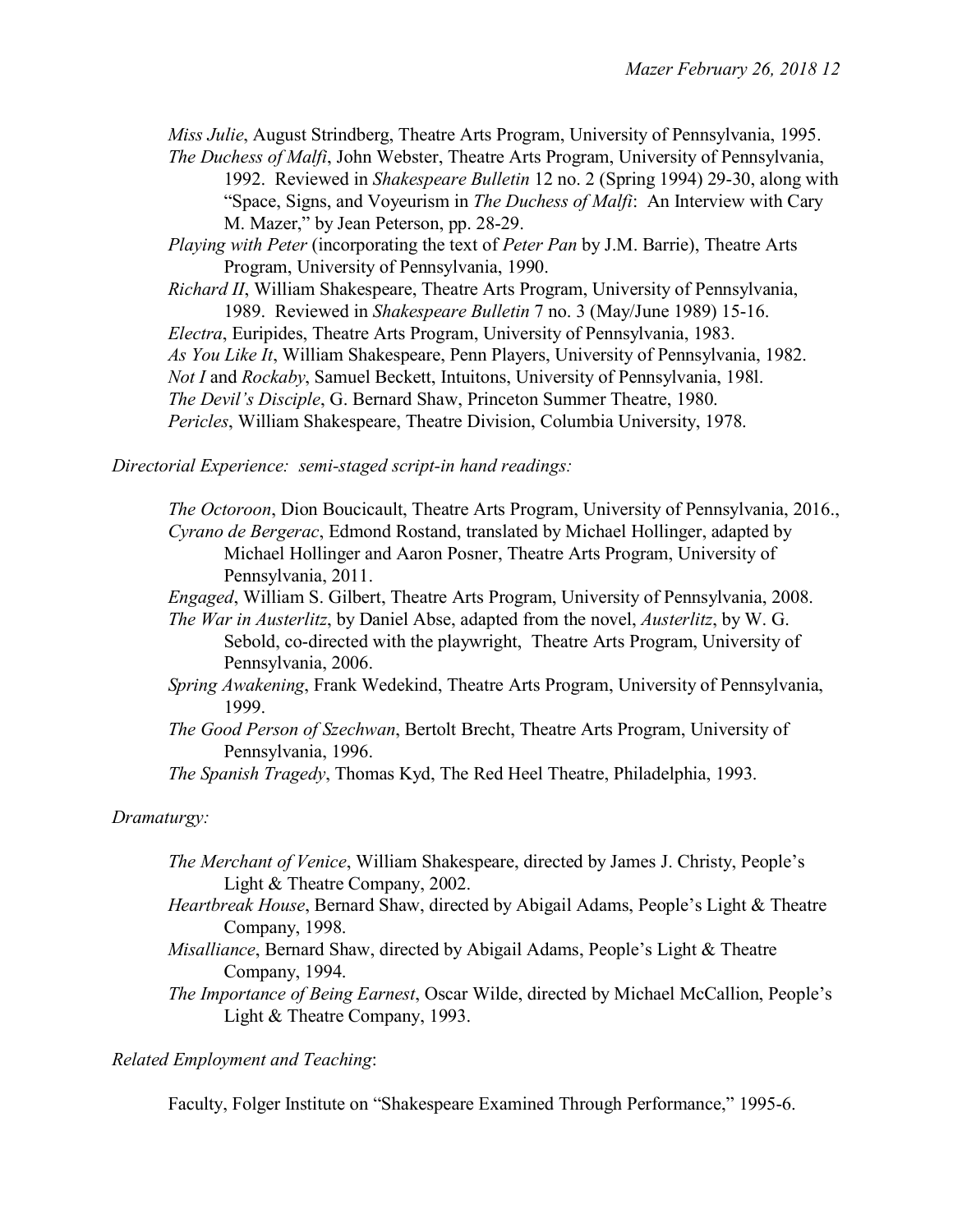- Resident Scholar, NEH Humanities Institute on Shakespeare for Secondary School Teachers, Folger Institute/Stratford-upon-Avon, 1990.
- Consultant, "Voices of Dissent," Symposium on the Arts as a Force in Social Change, Philadelphia, 1987.
- Consultant, "Activating Shakespeare" seminars for New Jersey teachers, Fairleigh Dickinson University, 1987.

Consultant, Philadelphia Alliance for Teaching Humanities in the Schools (PATHS) Shakespeare Project, West Philadelphia High School, 1985-6.

- Theatrical Consultant/Coordinator/Lecturer, PATHS summer Institute on Shakespeare and his World, LaSalle University, 1985.
- Guest Lecturer, PATHS Colloquium, Rosenbach Collection, 1985.
- Academic Consultant, Annenberg Center outreach programs for secondary school teachers on Shakespeare in Performance, 1982, 1984.
- Assistant Director, NEH Humanities Institute on Shakespeare in Performance, Folger Institute, 1982.
- Project Coordinator, Shakespeare Task Force for Post-Secondary Eduction, WNET, 1977- 78 (towards preparing an educational program to support the BBC/PBS Shakespeare television series).

Production Assistant to Joseph Papp, *Henry V*, Delacorte Theatre, 1976.

Assistant to Theatre Librarian, Seymour Theatre Collection, Princeton University, summer 1974.

# *Service: University of Pennsylvania*:

Secretary of the Faculty, School of Arts and Sciences, 2017-18. Member, Theatre Arts Program Faculty Committee, 1979-present (Chair, Theatre Arts

Program, 1987-2004; Co-Chair, 1980-87): participation in virtually every Program activity and committee involved in curriculum planning, season selection, hiring, student advising, honors program oversight, thesis advising, etc.

- Member, Faculty Senate Committee on Publication Policy for the *Almanac*, 2008-present.
- Member, School of Arts and Sciences Curriculum Committee, 2006-7.
- Member, School of Arts and Sciences Teaching Awards Committee, 2003-4.
- Member, School of Arts and Sciences Committee on Individualized Studies, 1997-9.
- Member, School of Arts and Sciences Admissions Committee, 1994-5.

Member, Graduate Committee, English Department, 1992-3.

- Member, Faculty Senate Executive Committee and University Council, 1987-9. For the Faculty Senate: Member, Governing Board, WXPN Radio, 1988-90.
- Chair, Junior Faculty Committee, English Department, 1984-5.

Member, Graduate Committee, English Department, 1980-81.

# *Service: Professional*:

Member, Advisory Board and Board of Directors, White Pines Productions, Elkins Park, PA, 2010-13.

Member, Academic Advisory Council, The Mint Theatre, New York City, 2007-present.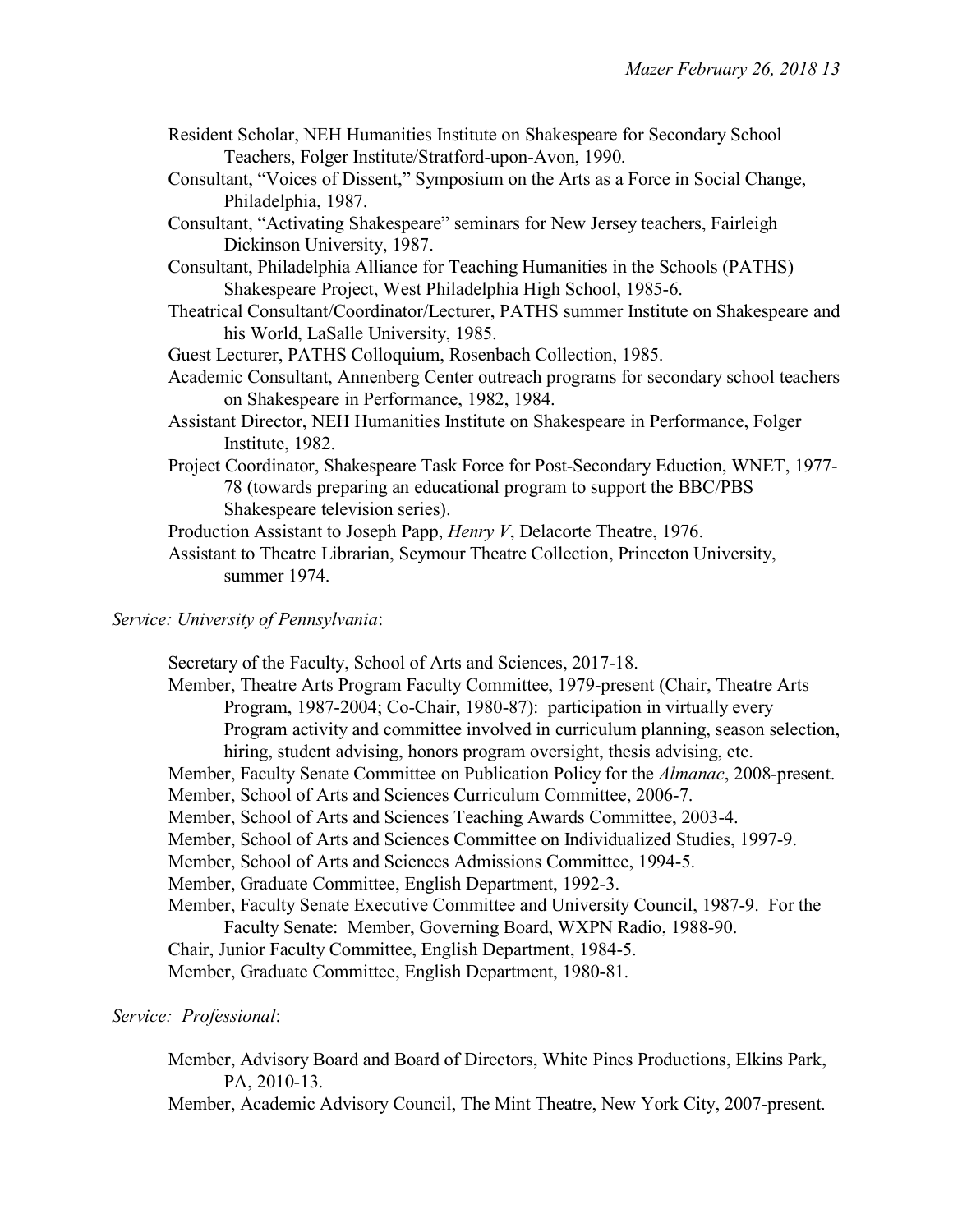Judge, National Critics Institute, Kennedy Center/American College Theatre Festival Region II, Pennsylvania State University, 1994.

Member, Board of Directors, The Red Heel Theatre, 1991-4.

- Executive Secretary, American Society for Theatre Research (ASTR), 1983-92.
- Also for ASTR: Member, Executive Committee, 2003-6; Chair, Awards Committee, 2003-5; Local Arrangements Chair, Philadelphia Meeting, 2002; Liaison with American Theatre Critics Association, 1995-7; Acting Delegate to ACLS, 1994; Member, Special Committee to redefine the position of Secretary, 1994; Member, Secretary Search Committee, 1992; Member, Special By-laws Committee, 1992- 93; Member, Ad Hoc Bernard Beckerman Memorial Committee; Member, Treasurer Search Committee, 1984-5; Member, Ad Hoc Committee for Budget and Development, 1981.
- ASTR delegate to the American Council of Learned Societies Conference of Administrative Officers (formerly the Conference of Secretaries), 1983-92. For ACLS Conference of Administrative Officers: Nominating Committee, 1985, 1986, 1989; Executive Committee, 1988-90.

### *Professional Memberships*:

American Society for Theatre Research, Shakespeare Association of America, Association for Theatre in Higher Education, The Society for Theatre Research (U.K.), International Federation for Theatre Research, American Theatre Critics Association, Dramatists Guild.

### *Awards and Honors*:

School of Arts an Sciences Research Opportunity Grant, University of Pennsylvania, 2017.. Association for Theatre in Higher Education (ATHE) Award for Excellence in Playwriting for *Shylock's Beard*, 2016. School of Arts and Sciences Research Fund Award, University of Pennsylvania, 2011. Dean's Award for Mentoring Undergraduate Research, University of Pennsylvania, 2001. International Programs Fund grant, University of Pennsylvania, 1989. Summer Grant-in-Aid, University of Pennsylvania, 1988. American Theatre Association Award for the Outstanding Article on Theatre Published in English in 1984, for "Treasons, Stratagems, and Spoils," (see "Publications: Articles") ACLS Travel Grant, 1984. Summer Research Grant and Grant-in-Aid, University of Pennsylvania, 1984. ACLS Fellowship for Recent Recipients of the PhD, 1982-3. Summer Research Grant, University of Pennsylvania, 1981. Distinction, Doctoral Dissertation, Columbia University, 1980. American Society for Theatre Research Venice Scholarship, 1977. Pearl Hickman Dramatic Arts Fellowship, University of California, Berkeley, 1974-5. Honors in English, Princeton University, 1974.